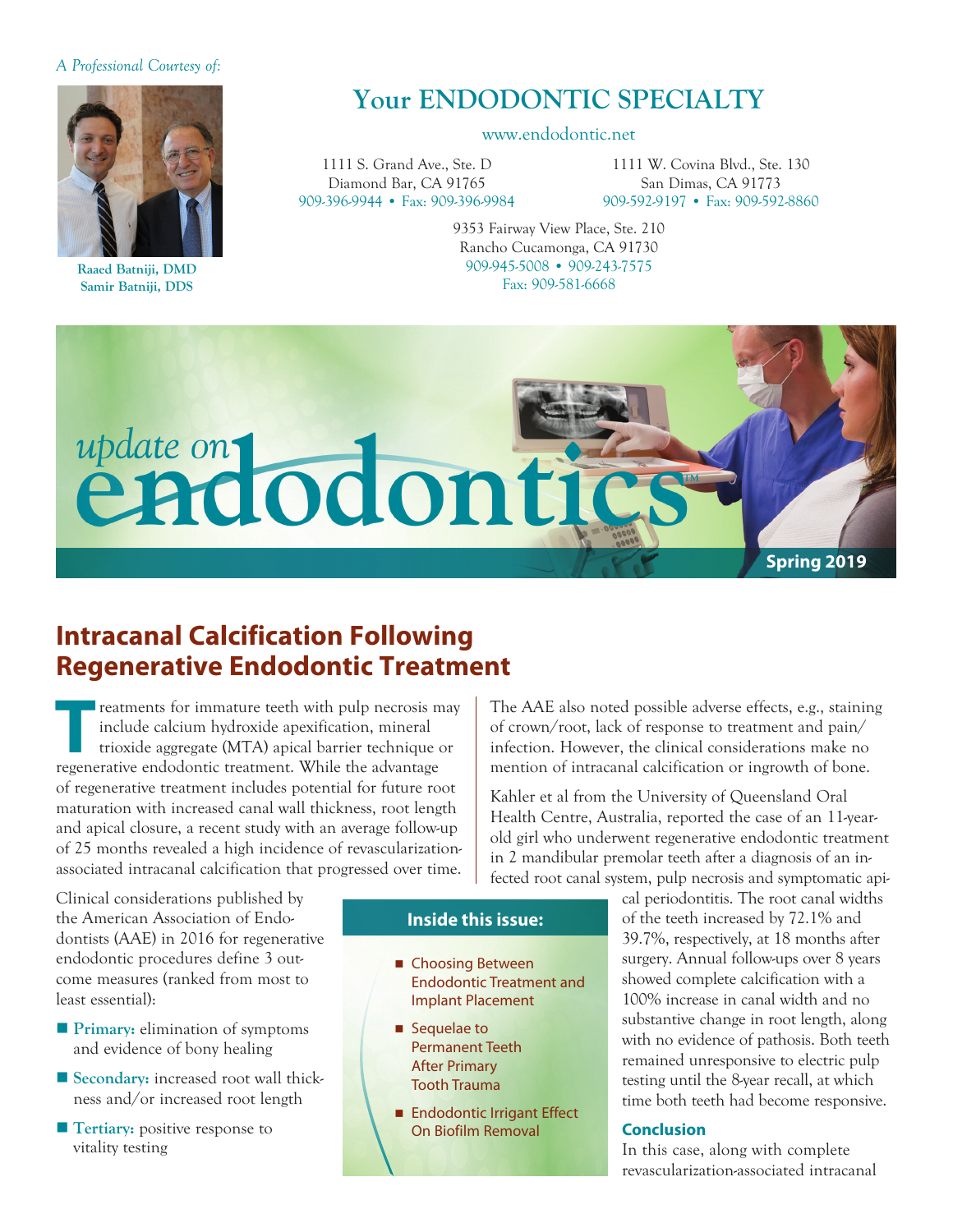

calcification, all 3 treatment goals established by the AAE clinical considerations were achieved in the 2 treated teeth, although both teeth required internal bleaching to alleviate discoloration. Revascularizationassociated intracanal calcification carries with it the potential to cause complications in subsequent endodontic treatment. Because most studies of regenerative endodontic treatment have had comparatively short follow-up times, larger longterm studies are required to enable the AAE to update its clinical considerations and include the potential for revascularization-associated intracanal calcification following regenerative endodontic treatment.

*Kahler B, Kahler SL, Lin LM. Revascularization-associated intracanal calcification: a case report with an 8-year review.* J Endod *2018;44:1792-1795.*

# **Choosing Between Endodontic Treatment and Implant Placement**

Patients with diseased dental pulp<br>have traditionally received non-<br>However, the development of modern have traditionally received nonsurgical root canal treatment. However, the development of modern osseointegrated dental implants has changed the calculus for many of these patients, and current trends appear to favor implants as the standard procedure in cases that would have previously undergone endodontic treatment. Although many studies have been conducted comparing outcomes from the 2 treatment options, establishing which procedure is more pre-

#### **Table 1.** *Statistically significant (***p** *< .001) differences in treatment*

| <b>Variable</b>                            | <b>Nonsurgical root</b><br>canal treatment | <b>Implant</b><br>treatment |
|--------------------------------------------|--------------------------------------------|-----------------------------|
| Adjunct treatment (%)                      | 3.5                                        | 74.7                        |
| Additional treatment (%)                   | 11.0                                       | 42.0                        |
| Number of appointments $(\%)$              | 3.9                                        | 13.6                        |
| Elapsed time to final restoration (months) | 4.8                                        | 13.5                        |
| Prescribed medication (%)                  | 2.0                                        | 100.0                       |
| Cost of treatment (\$)                     | 1176.12                                    | 2649.61                     |

dictable remains problematic due to significant differences in study design and definitions, especially the differing measures of outcomes between treatment options.

Outcome criteria used in studies of nonsurgical root canal treatment include function, clinical signs and symptoms, and radiographic evaluation of periapical lesion healing; thus, even asymptomatic and fully functional treated teeth may be classified as failures if radiographs detect anything other than complete healing. Studies of implants, on the other hand, usually evaluate success based solely on implant survival. Vahdati, a private practitioner from California, et al compared outcomes in nonsurgical endodontically treated teeth and surgically placed implants using the same outcome measures in patients who had undergone both treatments in different teeth.

The authors analyzed the records of 3631 patients treated from 2001 through 2016 at the Loma Linda University School of Dentistry. The database included 170 patients aged ≥18 years (85 men, 85 women; mean age at last follow-up visit, 72 years) who met the following inclusion criteria:

- $\blacksquare$  ≥1 single-tooth implant surgery and subsequent restoration
- $\blacksquare$  ≥1 nonsurgical root canal treatment and subsequent restoration
- both restorations had to be performed in the matching area of the mouth (anterior maxilla, posterior maxilla, anterior mandible, posterior mandible)
- $\blacksquare$  at least a 5-year follow-up

The authors recorded the patients' demographic data and medical status, along with all subsequent treatment. Surviving implants were defined as being functional and present in the mouth at the time of final recall without definite signs of absolute failure. Surviving endodontically treated teeth were defined as being functional and asymptomatic at the time of final recall.

Both procedures had a 95% survival rate at 5 years. The large majority of the failures in both the implants and the endodontically treated teeth were located in the molar area. Demographics, tooth location, pretreatment diagnoses, pretreatment presence of periapical radiolucency, proximal contact, immediate vs delayed implant placement, implant size, and type of restoration after root canal or implant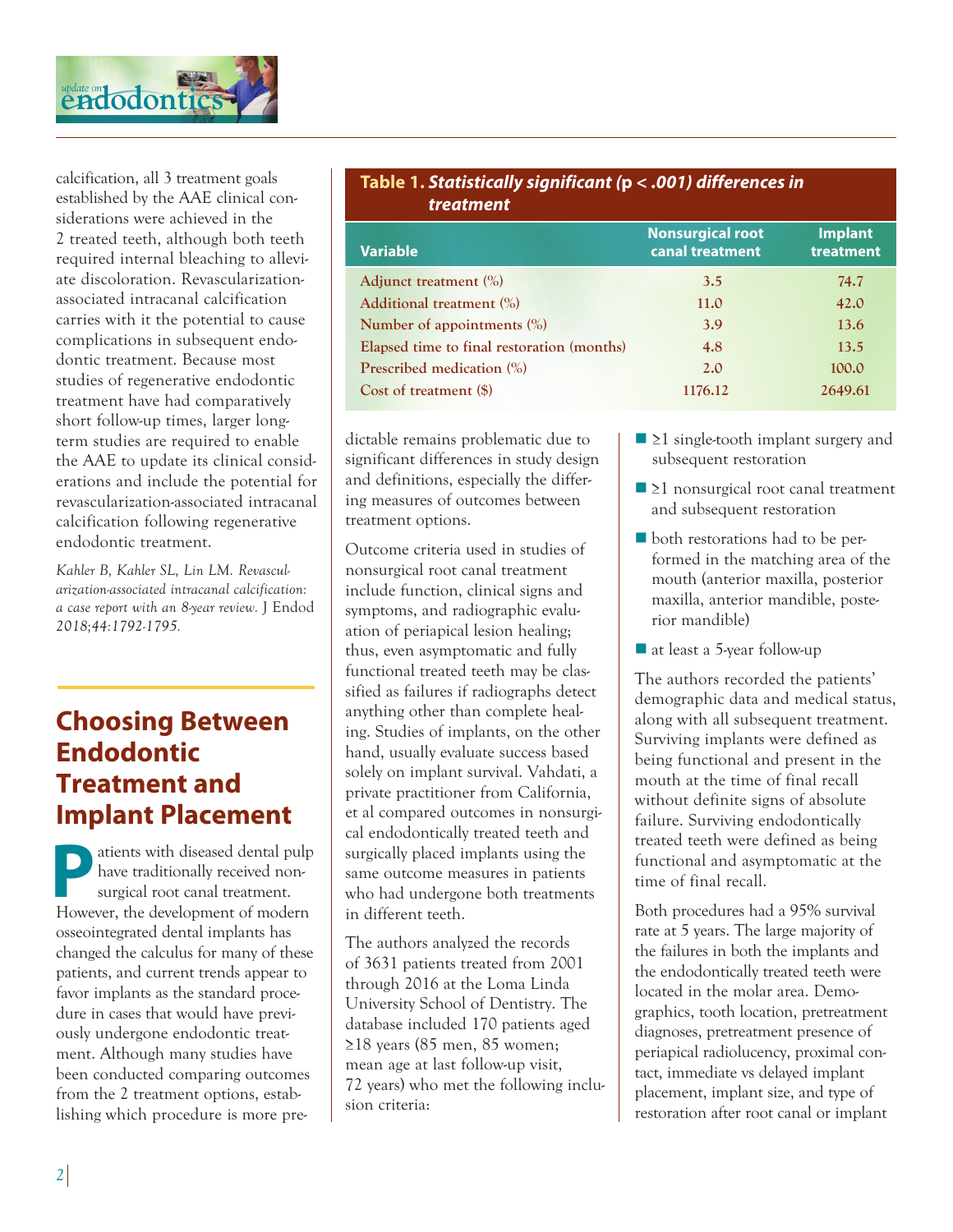placement had no statistical significance and no effect on survival rate. However, there were significant differences between treatment options in necessity for additional treatments, and cost and time to final restoration, all of which favored endodontic treatment (Table 1).

### **Conclusion**

Given the equivalent survival rate of the 2 treatments and the significant differences to the patient in time, convenience and money, nonsurgical root canal treatment should be considered as a viable alternative for any tooth that can be saved and is deemed restorable.

*Vahdati SA, Torabinejad M, Handysides R, Lozada J. A retrospective comparison of outcome in patients who received both nonsurgical root canal treatment and single-tooth implants.*  J Endod *2019;45:99-103.*

# **Sequelae to Permanent Teeth After Primary Tooth Trauma**

**A**recent study showed that<br>approximately 180 million<br>children worldwide have approximately 180 million children worldwide have experienced at least 1 traumatic dental injury in the primary teeth. For nearly 50 years, articles appearing in the dental literature have noted a correlation between these traumatic injuries and sequelae in successor permanent teeth, perhaps due to the closeness between the apices of primary teeth and the germ of permanent teeth, ranging from minor (a slight disturbance in the mineralization of enamel) to major (sequestration of the entire tooth

germ). Reported prevalence of these subsequent problems ranges from 20% to >40%.

The most recent guidelines for traumatic injury treatment in the primary dentition issued by the International Association of Dental Traumatology recommend a continuation of follow-up to diagnose possible problems in the permanent successor tooth. Such issues may not manifest themselves until later, when they may have a negative impact on a patient's quality of life. A recent systematic review found that children with trauma, who are younger, and who suffer intrusion and avulsion injuries in the permanent incisors, may be at greater risk for sequelae in the permanent teeth. However, very few studies in this area have included a control group, making it difficult to determine whether a cause-and-effect relationship exists.

Lenzi et al from the Federal University of Rio de Janeiro, Brazil, reviewed the dental records of 1500 children who suffered dental trauma to the primary teeth over a 10-year period, from 2005 to 2015. From this group, the authors selected 214 injured teeth in 124 children who had a history of trauma to primary incisors and/or canines and who subsequently had full eruption of their permanent dentition. As a control, the authors included from the

same children 247 anterior teeth that had not undergone dental trauma. The study compared the erupted permanent teeth whose antecedent primary teeth had suffered trauma with those whose antecedent primary teeth had not suffered trauma.

Collected data included patient's age and sex, type of tooth and type of injury. Sequelae in the permanent dentition, such as discoloration, enamel hypoplasia, dilacerations, malformations, arrest of root formation, sequestration of permanent tooth germ and eruption disturbances, were recorded.

Successor permanent teeth to traumatically injured primary teeth were >5× more likely to demonstrate sequelae than were the successors to uninjured primary teeth. More than a quarter of the injured primary teeth were succeeded by permanent teeth showing sequelae; the most common sequelae were enamel discoloration, enamel hypoplasia and eruption disturbance (Table 2). The most serious damage resulted following intrusion to the primary teeth; more than half of these successor permanent teeth demonstrated sequelae. Younger age at the time of trauma appeared to be associated with a higher rate of sequelae.

### **Conclusion**

Trauma to the primary teeth is a risk factor for the development of sequelae

| Table 2. Type of sequelae in permanent successors ( $n = 675$ ) |                         |                        |  |
|-----------------------------------------------------------------|-------------------------|------------------------|--|
| <b>Type of sequelae</b>                                         | <b>Control</b><br>group | <b>Trauma</b><br>group |  |
| No disturbance                                                  | 229 (92.7%)             | 152 (71.0%)            |  |
| Enamel discoloration                                            | 14 (5.7%)               | 24 (11.2%)             |  |
| Enamel hypoplasia                                               | $3(1.2\%)$              | 21 (9.8%)              |  |
| Eruption disturbance                                            | $\Omega$                | 10(4.7%)               |  |
| Other                                                           | $1(0.4\%)$              | $7(3.3\%)$             |  |